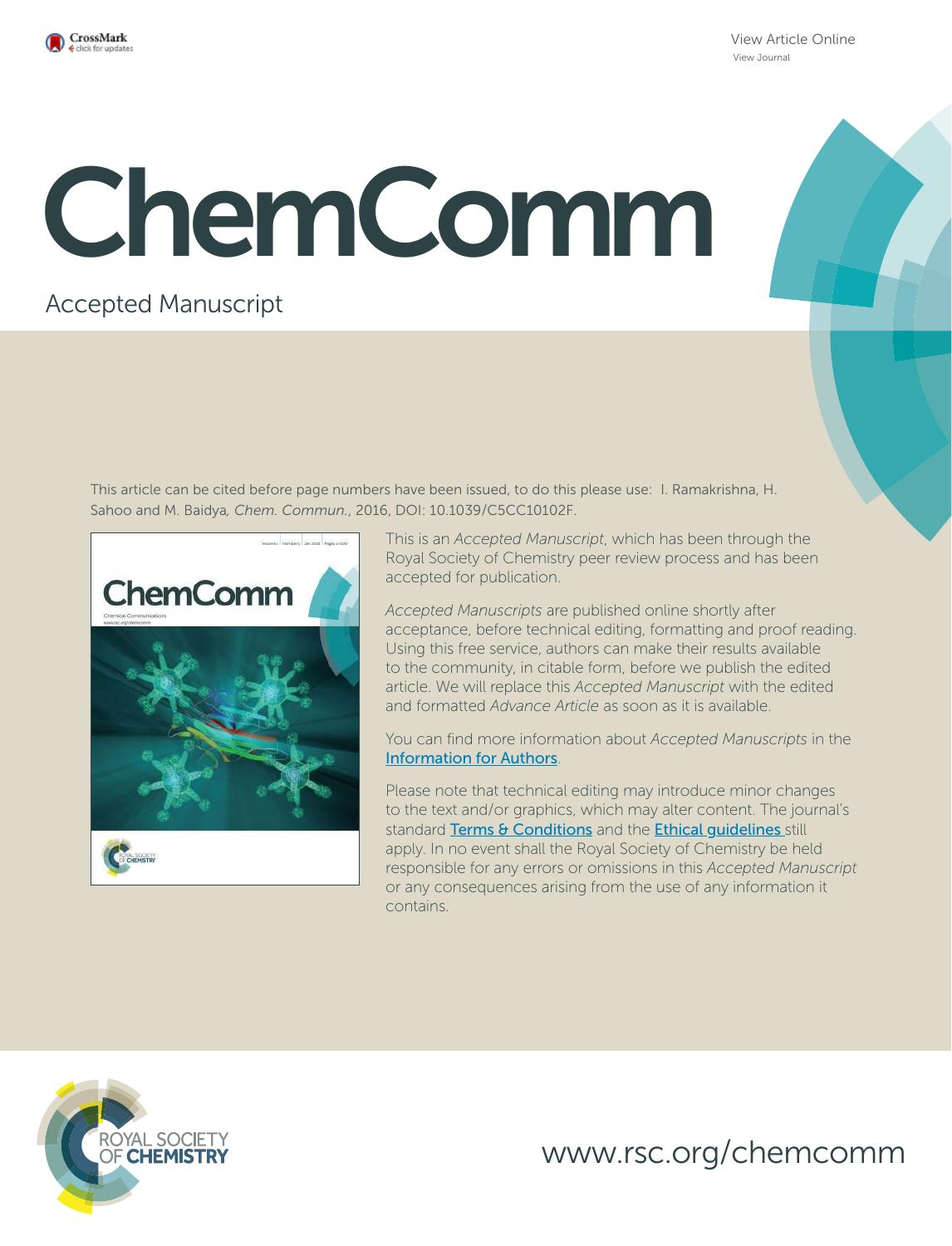## **Journal Name**



### **Brønsted acid mediated N–O bond cleavage for -amination of ketones through aromatic nitroso aldol reaction**

 Received 00th January 20xx, Accepted 00th January 20xx

Isai Ramakrishna,<sup>a</sup> Harekrishna Sahoo,<sup>a</sup> and Mahiuddin Baidya<sup>\*a</sup>

DOI: 10.1039/x0xx00000x

**www.rsc.org/** 

**A Brønsted acid mediated N–O bond clevage for -amination of ketones has been developed through nitroso aldol reaction of lessreactive aromatic nitroso compounds and silyl enol ethers having disilane (-SiMe2TMS) backbone. This transformation is operationally simple and scalable, offering structurally diverse αamino ketones in high yields (up to 98%) with complete regioselectivity. It represents a mechanistically unique and rare example of metal-free N–O bond clevage process.** 

The  $\alpha$ -amino ketone functionality is a common motif in many classes of bioactive compounds and complex natural products, which has inspired considerable efforts towards the development of efficient synthetic strategies for this high value synthon.<sup>1-3</sup> A conceptually simple and direct way is the electrophilic  $\alpha$ -amination of ketones using nitroso compounds.4,5 Among the various nitroso compounds, nitrosobenze is one of the oldest candidates prepared by Baeyer at the end of nineteenth century.<sup>6</sup> It is bench-stable and many derivatives thereof are also readily prepared. However, the progress of their use in organic synthesis is limited with respect to the choice of nucleophiles, particularly when the nitroso-aldol reaction is considered. This has been rationalized based on the weak reactivity of aromatic nitroso compounds. Consequently, successes have primarily been achieved with more reactive reaction partners such as metalenolates and enamines both in racemic and asymmetric fashion (Scheme 1A).<sup>7,8</sup> Additionally, nitroso compounds are prototypes of ambient electrophiles and thus, under judicious reaction conditions both the C–N and C–O bonds can be selectively fabricated from a single source. While more examples are known for *O*-selective nitroso aldol reaction with aromatic nitroso compounds, only a handful of reports are available for their *N*-selective nitroso aldol reaction.9,10 This is



**Scheme 1**  $\alpha$ -Amination of ketones through nitroso aldol reaction.

likely because *N*-selective aromatic nitroso aldol product is sensitive to water elimination leading to product decomposition. Thus, the reaction is largely restricted for the fully substituted enolates. 8b,9 For other cases, either special precaution was adapted during isolation process or the acidity of the  $\alpha$ -hydrogen was altered via *in situ* reduction of carbonyl group to alcohol.8,11 Furthermore, additional steps were enforced to cleave the N–O bond. Very often metal catalyzed reduction and toxic  $Mo(CO)_{6}$  mediated N–O bond cleavage routes are considered for this purpose, which are unsuitable for the late-stage derivatization of functionalized molecules (Scheme 1A).<sup>4</sup> Therefore, the development of *N*-selective aldol reaction of aromatic nitroso compounds with concomitant N– O bond cleavage without affecting the ketone functionality under mild conditions is highly desirable.

 In an effect to achieve a solution to the preceding problems, we sought to develop a mechanistically distinct pathway for general *N*-selective aromatic nitroso aldol reaction followed by highly functional group compatible N–O bond cleavage in one-pot manner. Early reports of Sasaki have revealed that reaction of TMS-silyl enol ethers with nitrosobenzene proceeds with *N*-selectivity.12 However, the

*a.Department of Chemistry, Indian Institute of Technology Madras, Chennai 600 036, Tamil Nadu, India. E-mail: mbaidya@iitm.ac.in* 

Electronic Supplementary Information (ESI) available: [details of any supplementary information available should be included here]. See DOI: 10.1039/x0xx00000x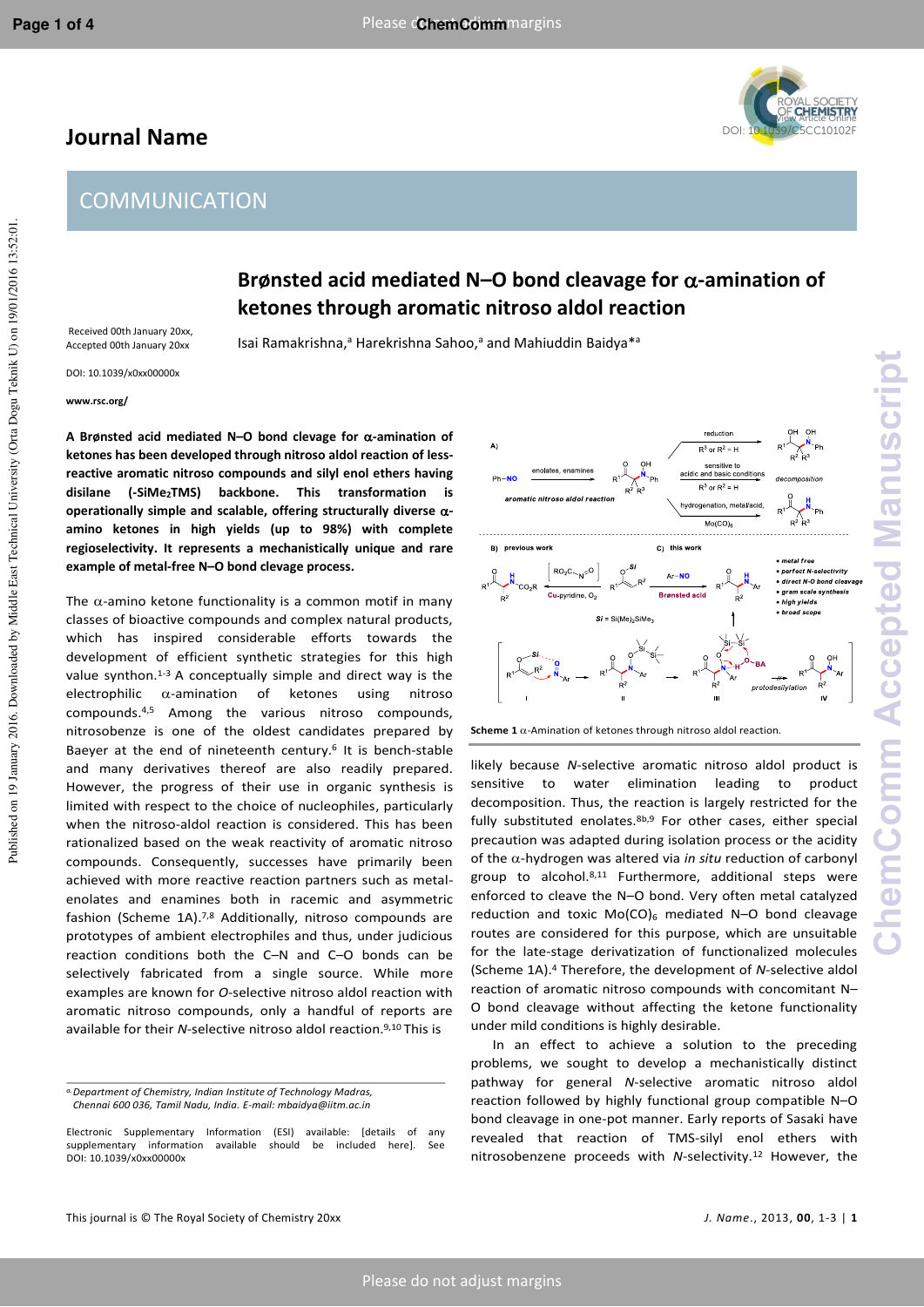#### **COMMUNICATION Journal Name**

scope of this reaction is very limited and N–O bond cleavage *en route* to α-amino ketones was not addressed. Based on our previous experiences–transition metal catalyzed *N*-selective Mukaiyama nitroso aldol reactions of *in situ* generated nitrosocarbonyl compounds (Scheme 1B)<sup>13</sup>-we have reasoned that ketones derived silyl enol ethers having disilane backbone might react with less reactive aromatic nitroso compounds (Scheme 1C). The Si–Si bond not only increases the reactivity of enol ether by hyperconjugation,10g it will also favor the *N*selectivity by blocking the oxygen center of the nitroso compound through coordination (Scheme 1, below). Further, the product (**II**) thus obtained is also expected to be more stable due the protection of bulky pentamethyldisilanyl group and hence, it is unbiased from decomposition. Now, the presence of a Brønsted acid (BAOH) would selectively trigger the N–O bond cleavage as depicted in Scheme 1, **III**. This is likely because basicity of aromatic amines is high enough to interact with weak Brønsted acid, which stimulates oxophilic silicon for the rearrangement. Consideration of higher Si–O (110 kcal mol<sup>-1</sup>) bond energy compared to Si-Si (52 kcal mol<sup>-1</sup>) and N-O (55 kcal mol<sup>-1</sup>) bond energies also supports this conjecture.14 Therefore, both the installation of C–N bond and the cleavage of N–O bond can be accomplished in one-pot manner under metal free conditions. However, a decisive choice of Brønsted acids is necessary to nullify the protodesilylation pitfall (Scheme 1, **IV**).

Herein, we describe a Brønsted acid mediated N–O bond cleavage for  $\alpha$ -amination of ketones through perfect  $N$ selective nitroso aldol reaction of aromatic nitroso compounds and ketones derived silyl enol ethers having disilane backbone. Further, the products are also converted to fully substituted heterocycles, for which limited methods are available.

To prove the viability of this approach, we have intently investigated the reaction of readily available disilane backbone containing silyl enol ether **1a** with nitroso compound **2a** in acetonitrile and the influence of Brønsted acids (BAOH) covering a broad range of p*K*a values in one-pot fashion (Table 1). After the consumption of silyl enol ether (TLC monitored), the Brønsted acid, benzoic acid (p*K*a = 4.20, 5 equiv.), was introduced into the reaction flask at room temperature and we were thrilled to discover the direct formation of  $\alpha$ -amino ketone **4** in 81% isolated yield (Table 1, entry 1). It is worth noting that *O*-selective nitroso aldol product was undetected for this reaction. The compound **4** was recrystallized and the Xray analysis unambiguously demonstrated that the aldol reaction proceeded not only with *N*-selectivity but concomitant N–O bond cleavage also took place selectively.<sup>15</sup> Changing the Brønsted acids to acetic acid (p*K*a = 4.76) and 2,2,2-trifluoroethanol (p*K*a = 12.5) resulted in only trace amount of the product (entries 2,3). Presence of substituted catechol (p*K*a = 9.96) delivered only moderate yield (entry 4). When phenylboronic acid (p*K*a = 8.83) was employed, the reaction was very clean and the desired product was isolated with very high yield (90%, entry 5). Use of stronger acid such as phosphoric acid (p*K*a = 2.12) reduced the yield significantly (entry 6). Considering relatively benign toxicology profile of boronic acids and their importance in organic synthesis,<sup>16</sup> we

have selected phenylboronic acid for further Arteaction optimization. Interestingly, the reaction yield was improved up to 94% when loading of phenylboronic acid was reduced from 5 equivalent to 3 equivalent; however, further lowering the catalyst loading is not fruitful giving diminished yield of the desired product (entries 7-9).

**Table 1** Screening of Brønsted acids and optimization of the reaction conditions.*<sup>a</sup>*



| Entry          | <b>BAOH</b>                           | Yield $[%]$ <sup>b</sup> |
|----------------|---------------------------------------|--------------------------|
| 1              | PhCO <sub>2</sub> H                   | 81                       |
| 2c             | CH <sub>3</sub> CO <sub>2</sub> H     | < 5                      |
| 3 <sup>c</sup> | CF <sub>3</sub> CH <sub>2</sub> OH    | trace                    |
| 4              | 4-tert-Butylcatechol                  | 58                       |
| 5              | PhB(OH) <sub>2</sub>                  | 90                       |
| 6              | $H_3PO_4$                             | 42                       |
| 7              | $PhB(OH)2$ (3 equiv.)                 | 94                       |
| 8 <sup>d</sup> | $PhB(OH)2$ (1.5 equiv.)               | 62                       |
| $q$ d,e        | PhB(OH) <sub>2</sub> (1 equiv.), MeOH | 46                       |

*a* Reaction conditions: **1a** (0.15 mmol), **2a** (0.18 mmol), CH3CN (3 ml), **BAOH** (0.75 mmol). *<sup>b</sup>* Yield of isolated product. *c* TLC showed the presence of intermediate **3** and its decomposition was not observed with the course of the reaction. *<sup>d</sup>* Incomplete conversion. *<sup>e</sup>* Reaction time was 36 h and 100 equiv. of MeOH was used. **BAOH**: Brønsted acid.







 Under the optimised conditions, the scope of this metalfree  $\alpha$ -amination of ketones has been explored. The reaction proceeded smoothly with various silyl enol ethers delivering the desired products (**5**-**16**) in very high yields (Table 2).17 The functional group compatibility of this reaction is remarkable; halogens (**5**,**6**), double bond (**8**), triple bond (**9**), ketone (**10**)

Published on 19 January 2016. Downloaded by Middle East Technical University (Orta Dogu Teknik U) on 19/01/2016 13:52:01. Published on 19 January 2016. Downloaded by Middle East Technical University (Orta Dogu Teknik U) on 19/01/2016 13:52:01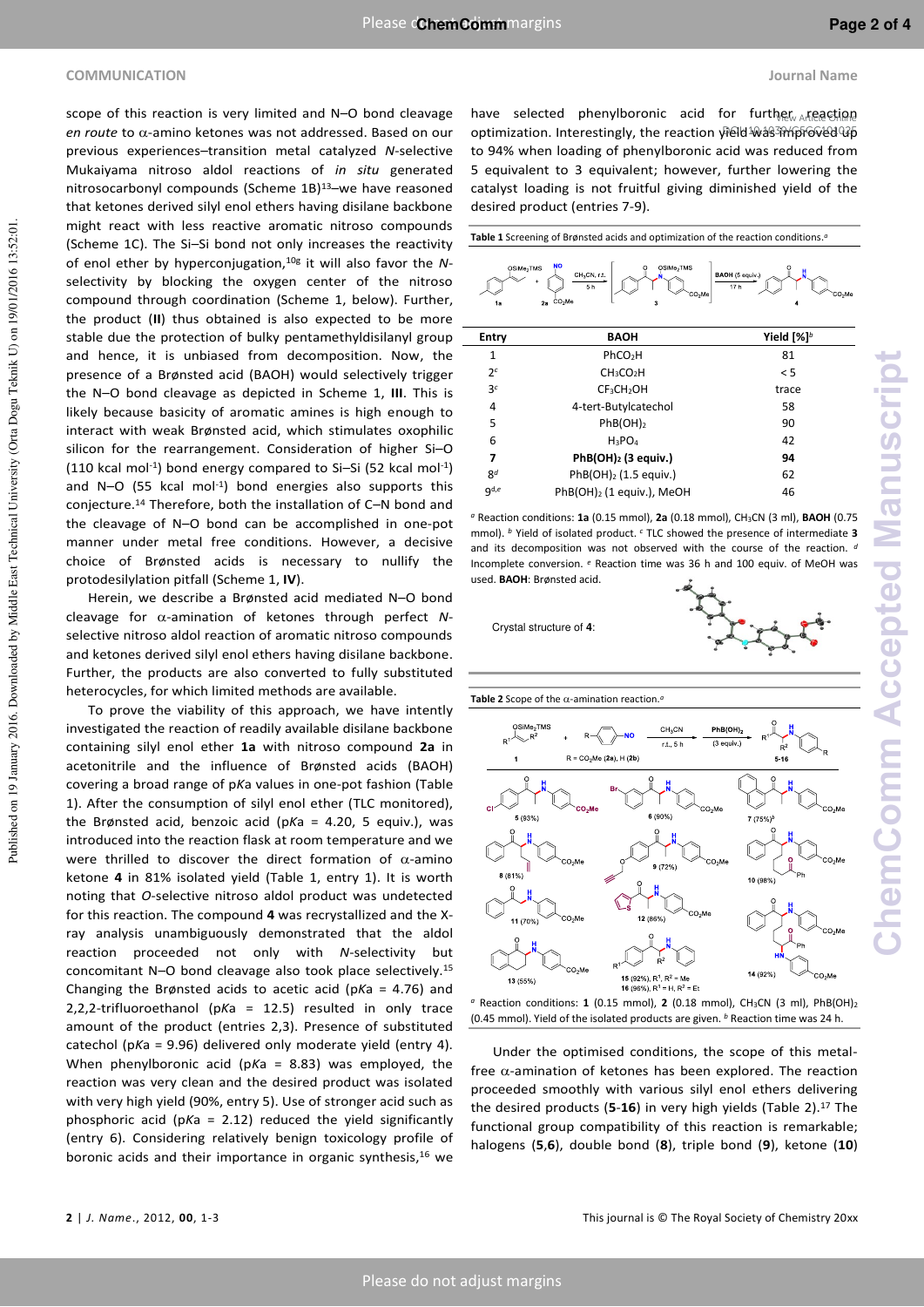and ester substitutions were undisturbed. The silyl enol ether derived from heterocyclic and cyclic ketones are also suitable for this reaction, generating compound **12** and **13** in 86% and 55% isolated yields respectively. The double  $\alpha$ -amination reaction furnished synthetically important 1,5-diamine **14** in 92% yield. The reaction is not restricted only for the electronwithdrawing substituted nitroso compound (**2a**); commercially available parent nitrosobenze (**2b**) also gave the desired products (**15**-**16**) in excellent yields (92-96%).

 In order to probe the reaction mechanism, we have executed the reaction of TBS- and TMS-Si(Me)<sub>2</sub>-substituted silyl enol ethers with **2a** (Scheme 2). The reaction was *N*selective for both the silyl enol ethers and the nitroso aldol products **3** and **17** were isolated as silicon protected in 98% and 95% yields, respectively. When the product **17** was exposed to phenylboronic acid under standard conditions, N– O bond cleavage was not observed even after prolonging the reaction time. In sharp contrast, N–O bond cleavage took place efficiently with product **3** under the identical conditions and the  $\alpha$ -amino ketone **4** was isolated in 95% yield, which is comparable to the result obtained for the reaction with boronic acid. These findings suggest that disilane backbone is very important for this strategy.



**Scheme 2** Control experiments with TBS- and TMS-Si(Me)<sub>2</sub>-substituted silyl enol ethers.

 While monitoring the progress of the reaction of silyl enol ether **1a** with nitrosobenzene **2b** by TLC, we have noticed that a new spot was generated in the TLC plate and the  $R_f$ -value of this new spot is also identical with the final cleavage product **15**. From this observation, we envisaged that silica gel could also promote this reaction and in that scenario, N–O bond might cleave during the purification by silica gel column chromatography. Accordingly, after the completion of the first aldol step, the crude reaction mixture was loaded directly onto the silica gel column. To our delight, the N–O bond cleavage took place cleanly delivering the  $\alpha$ -amino ketone 15 in 90% yield (Table 3). This novel reaction is quite general and a broad spectrum of highly functionalized  $\alpha$ -amino ketones including substituted heterocycles (**15**-**34**) were synthesized in very high to excellent yields (up to 96%, Table 3). The reaction also worked well for *p*-bromo and *p*-methyl substituted nitroso compounds producing the  $\alpha$ -amino ketones 35-41 in high yields (65-80%). However, the aldol step needed longer time for the latter case. For more electron enriched nitroso compound such as **2e** (R = OMe), the aldol reaction did not proceed. Overall, silica gel promoted N–O bond cleavage protocol augurs well as an alternative potent strategy towards  $\alpha$ -amino ketone synthesis. However, it is not effective for electron-withdrawing substituted nitroso compounds such as

2a. The presence of electron withdrawing group<sub>viene</sub>duces the basicity of the aldol product and this disparity in p*K*a values is possibly the reason of this failure.

**Table 3** Silica gel promoted N–O bond cleavage for  $\alpha$ -amination of ketones through nitroso aldol reaction.*<sup>a</sup>*



*a* Reaction conditions: **1** (0.15 mmol), **2** (0.18 mmol), CH3CN (3 ml), Silica gel (Merck 100-200 mesh, 30 g, 30 cm column length). Yield of the isolated products were given. *b* Reaction time was 36 h.

 To highlight the synthetic utility of the present protocol, we have executed the reaction of silyl enol ethers **1a** and **1c** with nitroso compound **2** in gram sale (Scheme 3). Gratifyingly, both the amination products were obtained in comparable yields (92 and 91% respectively).



**Scheme 3** Scale up of the  $\alpha$ -amination reaction



**Scheme 4** Application towards the synthesis of fully substituted imidazoles and indoles.